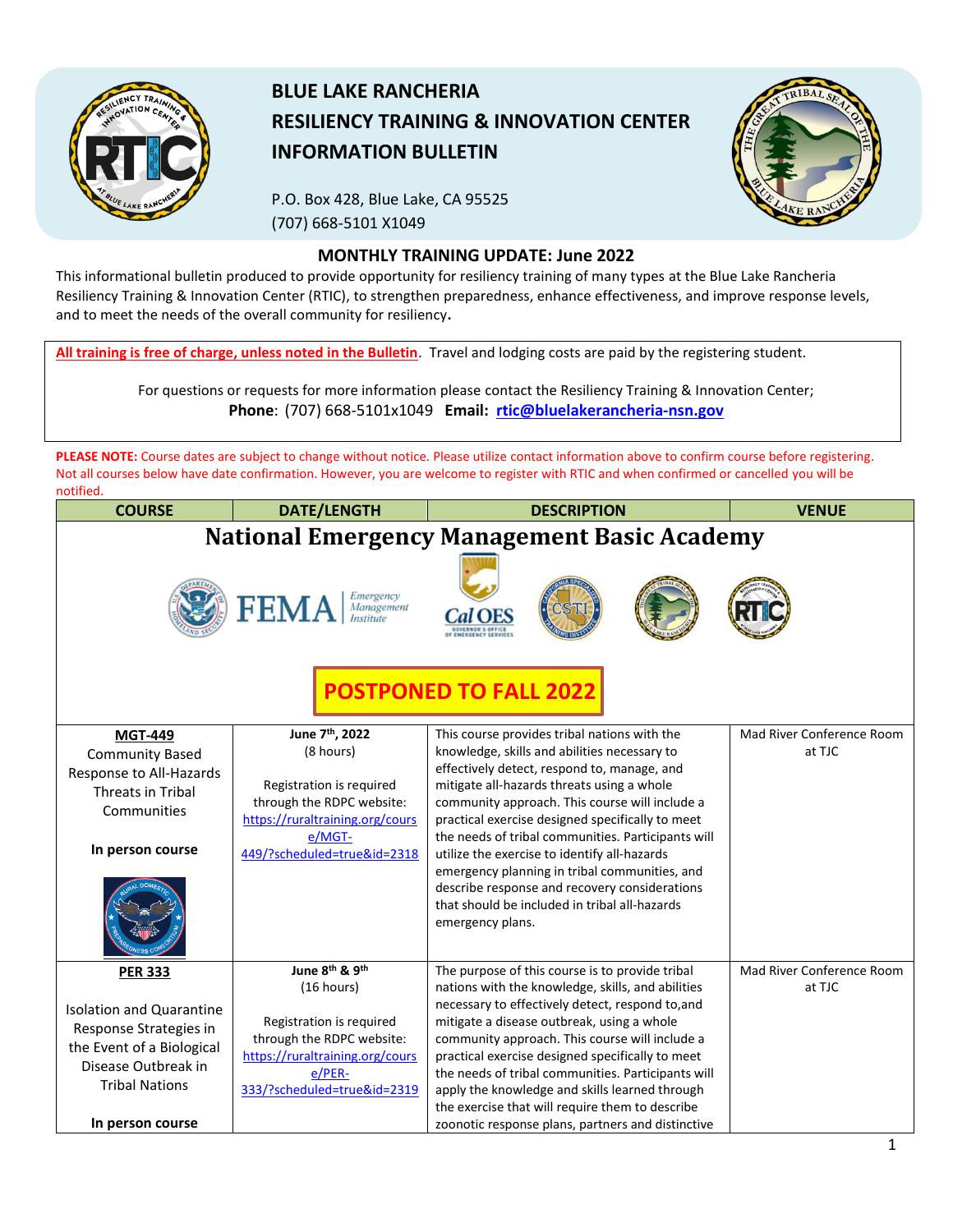|                                                     |                                                                                                                                                                                                                                                                | aspects of emergency response in tribal<br>communities. They will be able to apply lessons<br>learned to implement isolation and quarantine<br>strategies. Participants will select appropriate<br>personal protective equipment and demonstrate<br>the knowledge and skills necessary to maintain<br>responder safety when using personal protective<br>equipment while responding to a biological<br>disease outbreak.                                                           |                                            |
|-----------------------------------------------------|----------------------------------------------------------------------------------------------------------------------------------------------------------------------------------------------------------------------------------------------------------------|------------------------------------------------------------------------------------------------------------------------------------------------------------------------------------------------------------------------------------------------------------------------------------------------------------------------------------------------------------------------------------------------------------------------------------------------------------------------------------|--------------------------------------------|
| <b>FEMA L0580</b>                                   | August 1-4, 2022                                                                                                                                                                                                                                               | A 4-day course that provides tribal emergency                                                                                                                                                                                                                                                                                                                                                                                                                                      | Mad River Conference Room                  |
| <b>Emergency Management</b>                         | (32 hours)                                                                                                                                                                                                                                                     | management/response personnel, tribal                                                                                                                                                                                                                                                                                                                                                                                                                                              | at TJC                                     |
| <b>Fundamentals for</b>                             |                                                                                                                                                                                                                                                                | government employees, and tribal leaders with a                                                                                                                                                                                                                                                                                                                                                                                                                                    |                                            |
| <b>Tribal Goverments</b>                            | 2.4 CEUs                                                                                                                                                                                                                                                       | basic understanding of emergency management                                                                                                                                                                                                                                                                                                                                                                                                                                        | <b>Hotel Booking Code:</b>                 |
| FEMA<br><b>Emergency</b><br>Management<br>Institute | NOTE: ICS 100 and 200 are<br>strongly recommended prior<br>to taking this course.<br>AUDIENCE: tribal emergency<br>managers, tribal emergency<br>response personnel, tribal<br>government department<br>heads, tribal government<br>employees, tribal leaders. | principles and their role in leading and directing<br>their tribes in developing and implementing<br>comprehensive emergency management systems.<br>Specific topics include identification and analysis<br>of hazards, developing an emergency operations<br>plan and other planning, assuring readiness<br>through training and exercises, forming<br>partnerships in the public and private sectors, and<br>upgrading and sustaining emergency<br>management capabilities.       | Coming Soon!                               |
| G557                                                | November 15 & 16, 2022                                                                                                                                                                                                                                         | This course focuses on plans and procedures for                                                                                                                                                                                                                                                                                                                                                                                                                                    | Mad River Conference Room                  |
| <b>Rapid Needs</b>                                  | (16 hours)                                                                                                                                                                                                                                                     | responding to the initial 4 hourse of a disaster.<br>Content includes pre-event planning, intelligence                                                                                                                                                                                                                                                                                                                                                                             | at TJC                                     |
| <b>Assessment</b>                                   |                                                                                                                                                                                                                                                                | hathering and situational awareness distribution.<br>A good rapid needs assessmentwill allow<br>community leaders to prioritize response actions<br>to have the greatest life saving and life sustaining<br>benefits. As resources will be limited on the local<br>level during the first few hours of a disaster or<br>emergency event, the Rapid Needs Assessment,<br>should allow for the effective use of scarce<br>resources to include prioritization of those<br>resources. | <b>Hotel Booking Code:</b><br>Coming Soon! |

**\*Please Note:** 

**The Blue Lake Hotel is being remodeled and will be unavailable for bookings with unknown opening date.**

**During this time, we encourage you to utilize other local lodging.**

Hotel Arcata: 708 9th St, Arcata, CA 95521•(707) 826-0217 <https://hotelarcata.com/>

Holiday Inn Express & Suites Arcata/Eureka Airport Area, McKinleyville, CA 95519

(707) 840-9305

[https://www.hiexpress.com/hotels/us/en/mckinleyville/mkvca/hoteldetail?qAdlt=1&qBrs=6c.hi.ex.rs.ic.cp.in.sb.cw.cv.ul.vn.ki.va.sp.nd.ct&qChld=0](https://www.hiexpress.com/hotels/us/en/mckinleyville/mkvca/hoteldetail?qAdlt=1&qBrs=6c.hi.ex.rs.ic.cp.in.sb.cw.cv.ul.vn.ki.va.sp.nd.ct&qChld=0&qFRA=1&qGRM=0&qIta=99504425&qPSt=0&qRRSrt=rt&qRef=df&qRms=1&qRpn=1&qRpp=20&qSHp=1&qSmP=3&qSrt=sBR&qWch=0&srb_u=1&icdv=99504425&gclid=EAIaIQobChMIn7WapY6J3gIV0ODICh3aygMTEAAYASAAEgKMpPD_BwE&dp=true&cid=55664&glat=SEAR&setPMCookies=true) [&qFRA=1&qGRM=0&qIta=99504425&qPSt=0&qRRSrt=rt&qRef=df&qRms=1&qRpn=1&qRpp=20&qSHp=1&qSmP=3&qSrt=sBR&qWch=0&srb\\_u=1&](https://www.hiexpress.com/hotels/us/en/mckinleyville/mkvca/hoteldetail?qAdlt=1&qBrs=6c.hi.ex.rs.ic.cp.in.sb.cw.cv.ul.vn.ki.va.sp.nd.ct&qChld=0&qFRA=1&qGRM=0&qIta=99504425&qPSt=0&qRRSrt=rt&qRef=df&qRms=1&qRpn=1&qRpp=20&qSHp=1&qSmP=3&qSrt=sBR&qWch=0&srb_u=1&icdv=99504425&gclid=EAIaIQobChMIn7WapY6J3gIV0ODICh3aygMTEAAYASAAEgKMpPD_BwE&dp=true&cid=55664&glat=SEAR&setPMCookies=true) [icdv=99504425&gclid=EAIaIQobChMIn7WapY6J3gIV0ODICh3aygMTEAAYASAAEgKMpPD\\_BwE&dp=true&cid=55664&glat=SEAR&setPMCookies=tru](https://www.hiexpress.com/hotels/us/en/mckinleyville/mkvca/hoteldetail?qAdlt=1&qBrs=6c.hi.ex.rs.ic.cp.in.sb.cw.cv.ul.vn.ki.va.sp.nd.ct&qChld=0&qFRA=1&qGRM=0&qIta=99504425&qPSt=0&qRRSrt=rt&qRef=df&qRms=1&qRpn=1&qRpp=20&qSHp=1&qSmP=3&qSrt=sBR&qWch=0&srb_u=1&icdv=99504425&gclid=EAIaIQobChMIn7WapY6J3gIV0ODICh3aygMTEAAYASAAEgKMpPD_BwE&dp=true&cid=55664&glat=SEAR&setPMCookies=true) [e](https://www.hiexpress.com/hotels/us/en/mckinleyville/mkvca/hoteldetail?qAdlt=1&qBrs=6c.hi.ex.rs.ic.cp.in.sb.cw.cv.ul.vn.ki.va.sp.nd.ct&qChld=0&qFRA=1&qGRM=0&qIta=99504425&qPSt=0&qRRSrt=rt&qRef=df&qRms=1&qRpn=1&qRpp=20&qSHp=1&qSmP=3&qSrt=sBR&qWch=0&srb_u=1&icdv=99504425&gclid=EAIaIQobChMIn7WapY6J3gIV0ODICh3aygMTEAAYASAAEgKMpPD_BwE&dp=true&cid=55664&glat=SEAR&setPMCookies=true)